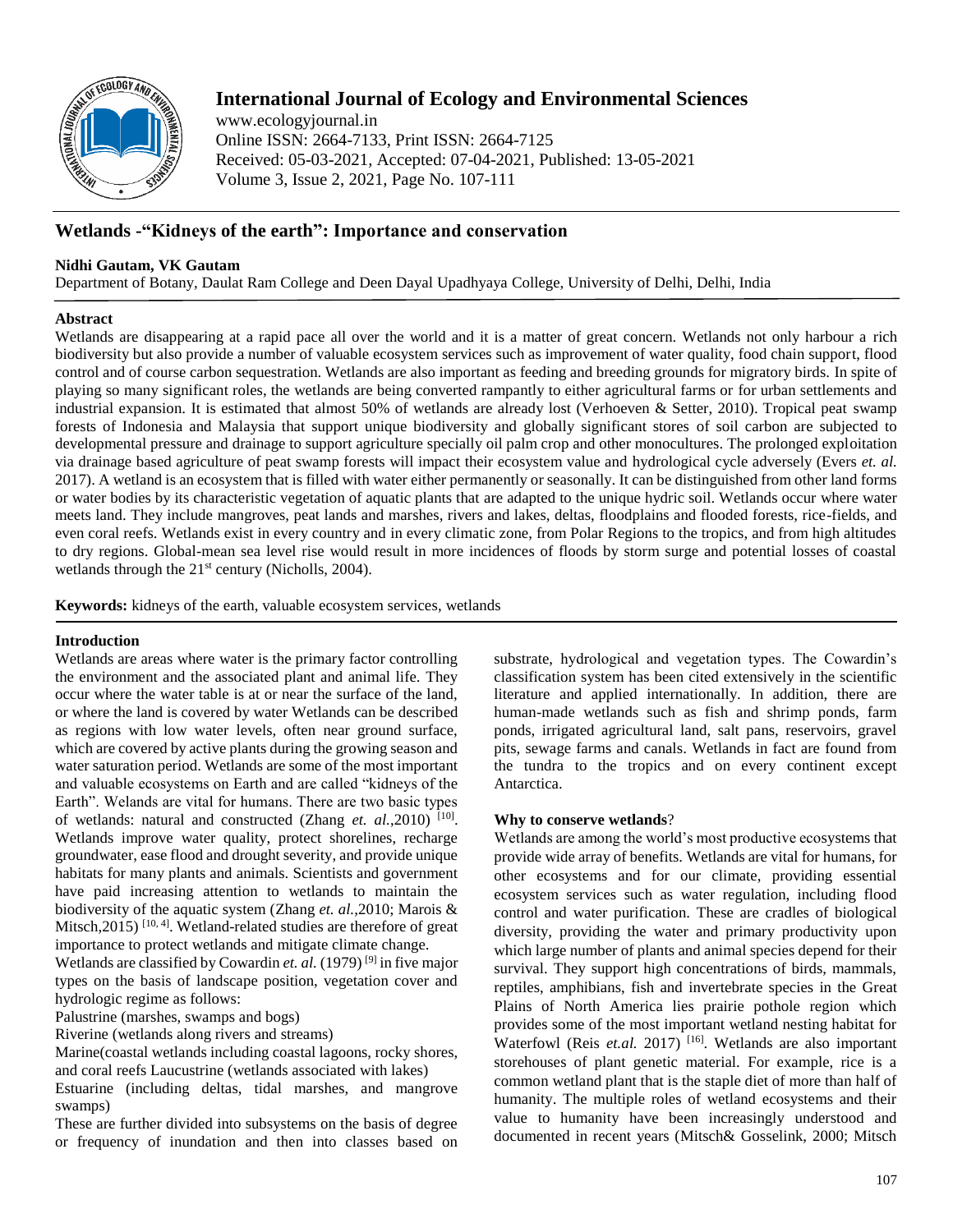*et.al.*2009) [17, 18] . This has led to sincere efforts to restore lost or degraded hydrological and biological functions of wetlands. But it's not enough – the race is on to improve practices on a significant global scale as the world's leaders try to cope with the accelerating water crisis and the effects of climate change. As an estimate the world's population is likely to increase by 70 million every year for the next 20 years. Global freshwater consumption increased six fold between 1900 and 1995, more than double the rate of population growth. One third of the world's population lives in countries already experiencing moderate to high water stress. By 2025, two out of every three people on Earth may face life in water stressed conditions. The ability of wetlands to adapt to changing conditions, and to accelerating rates of change, will be crucial to human and wildlife everywhere as the full impact of climate change on our ecosystem lifelines is already felt. In addition, wetlands are important, and sometimes essential, for the health, welfare and safety of people who live in or near them. Coastal wetlands dampen the impact of storm surge and strong winds. Studies on the economic valuation of this protective service provided by wetland ecosystems are, however, rare. An analysis on property damage caused by 88 tropical storms and hurricanes hitting the United States between 1996 and 2016 showed that counties with more wetland coverage experienced significantly less property damage. The expected economic value of the protective effects of wetlands varies widely across coastal US counties with an average value of about \$1.8 million/km<sup>2</sup> per year and a median value of \$91,000/km<sup>2</sup> Wetlands confer relatively more protection against weaker storms and in states with weaker building codes. Recent wetland losses are estimated to have increased property damage from Hurricane by \$430 million (Sun & Carson, 2020)<sup>[6]</sup>.

Peat lands absorb heavy rainfall; provide protection against floods, and release water slowly, ensuring a supply of clean water throughout the year. Millions of people World over depend on peatlands for herding cattle, catching fish and farming. Tropical peat swamp forests are home to thousands of animals and plants, including many rare and critically endangered species such as the orangutan and Sumatran tiger. Peat lands contain twice as much carbon as the world's forests. When disturbed or drained, peat lands can become significant sources of greenhouse gas emissions. The wetlands in dry regions are very essential for farmers and pastoralists who graze animals, and the livelihoods of people who fish and collect plants from these water bodies. They are also important to millions of water birds that breed in Europe and Asia, such as waders and herons.

Wetlands provide tremendous economic benefits, for example, water supply (quantity and quality), fisheries (over two thirds of the world's fish harvest is linked to the health of coastal and inland wetland areas), agriculture, through the maintenance of water tables and nutrient retention in floodplains, timber production, energy resources, such as peat and plant matter, wildlife resources, transport and recreation and tourism opportunities. In addition, wetlands have special attributes as part of the cultural heritage of humanity, they are related to religious and cosmological beliefs, constitute a source of aesthetic inspiration, provide wildlife sanctuaries, and form the basis of important local traditions. These functions, values and attributes can only be maintained if the ecological processes of wetlands

are allowed to continue functioning. This realization has spurred enhanced protection and restoration of wetland ecosystems all over the world. Unfortunately, and in spite of important progress made in recent decades, wetlands continue to be among the world's most threatened ecosystems, owing mainly to ongoing drainage, conversion, pollution, and overexploitation of their resources. Though wetlands cover only 6% of the Earth's surface, 40% of all plants and animal species live or breed in wetlands. These are disappearing three times faster than forests due to human activities and global warming. The reported long term loss of natural wetlands averages between 54-57% reaching up to 90% in some regions of the world. The study on wetland degradation shows historical habitat loss of 69-75% decline of inland wetlands in the twentieth century, whereas coastal wetlands declined 62-63% (Reis *et.al.* 2017*)* [16] *.* The anthropogenic degradation of wetlands causes loss of biodiversity in the form of biotic homogenization or reduced β-diversity (Hautier *et.al*.2018; Socolar *et.al.* 2018, Price *et. al.* 2019)<sup>[19, 7, 5]. Asia and North</sup> America contain the largest extents of wetlands, 4.1 million km<sup>2</sup> and 2.5 million  $km^2$  respectively. Asia is home to one- third of the human population and wetlands are severely suffering the consequences of increasing pressure to meet human demands. More than 75% of the world's paddy fields are situated in tropical Asia and majority of them are converted wetlands. Deforestation, drainage and reclamation of wetlands, including peat swamps for agriculture, fish culture or other uses as well as construction of dams on rivers with floodplains are increasing potential threats to these wetlands during the last many decades. The current loss rate for Asian wetlands is estimated at about  $5000 \text{ km}^2$  per year (Gopal, 2013; Das Kangabam & Govindaraju, 2019; Nag *et. al.*   $2020$ ) <sup>[3, 11, 15]</sup> that calls for an urgent action for their conservation.

#### **The Ramsar Convention**

It is one of the oldest inter-governmental accords signed by member countries to preserve the ecology of the wetlands formed by United Nations Educational, Scientific and Cultural Organization (UNESCO) in February 2, 1971 and came into force from 21<sup>st</sup> December 1975. The convention is named after Iranian city Ramsar on the shores of the Caspian Sea, where it was signed. Those wetlands which are declared as Ramsar sites are protected by the strict guidelines as per the convention. It provides the detail framework for the conservation and wise use of wetlands and their resources. Presently there are 170 Contracting Parties, with 2,326 wetland sites of International importance, covering a total of 249,579,562 hectares of the earth surface area. The Ramsar Convention has taken a broad approach in determining the wetlands which come under its aegis and defines wetlands as "areas of marsh, fen, peat land or water, whether natural or artificial, permanent or temporary, with water that is static or flowing, fresh, brackish or salt, including areas of marine water the depth of which at low tide does not exceed six metres". In addition, for the purpose of protecting coherent sites "may incorporate riparian and coastal zones adjacent to the wetlands, and islands or bodies of marine water deeper than six metres at low tide lying within the wetlands". The Convention adopted a Ramsar Classification of Wetland type which includes 42 types, grouped into three categories: Marine and Coastal Wetlands, Inland Wetlands, and Human-made Wetlands. The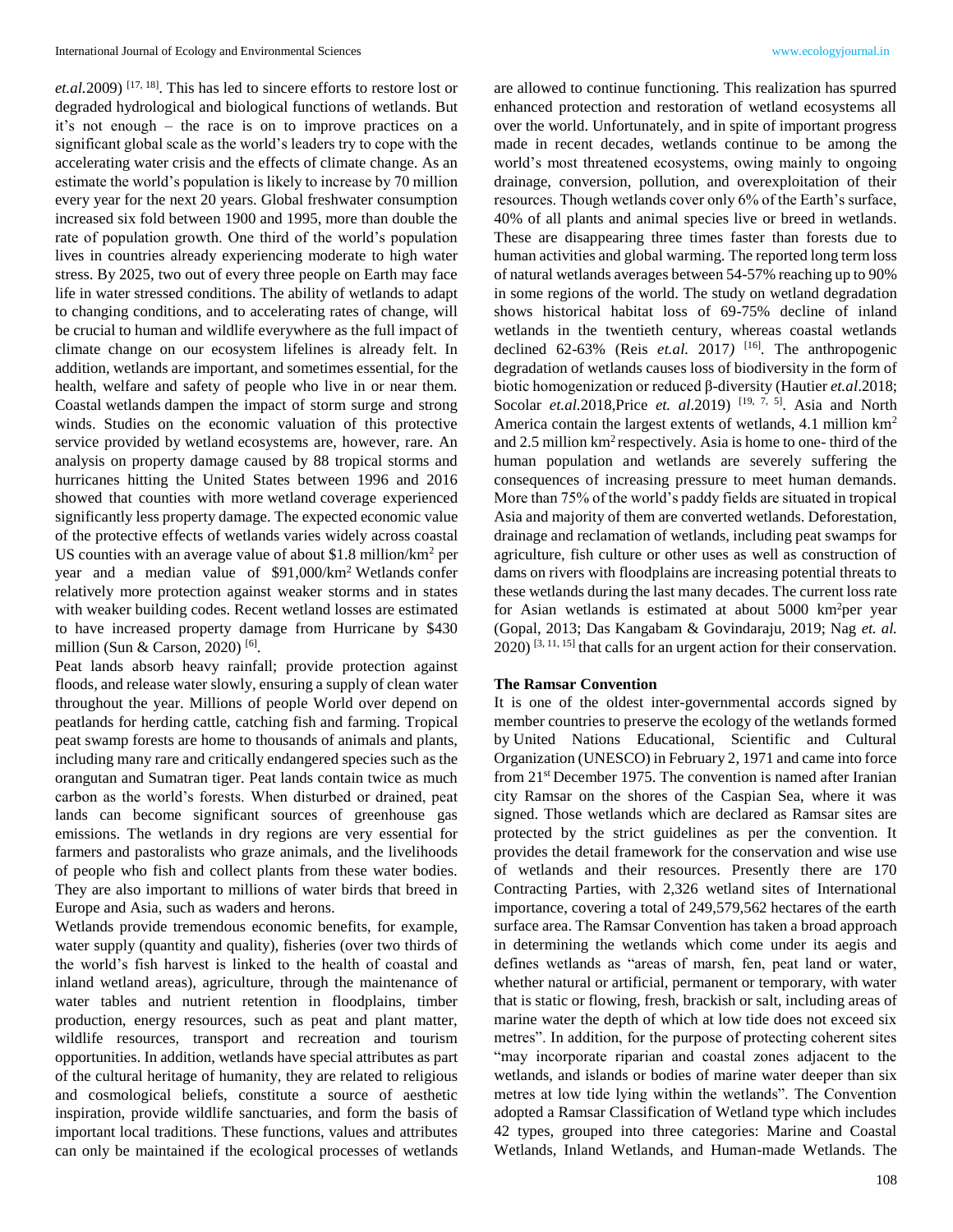UNEP-World Conservation Monitoring Centre has suggested an estimate of about 570 million hectares  $(5.7 \text{ million km}^2)$ , roughly 6% of the Earth's land surface out of which 2% are lakes, 30% bogs, 26% fens, 20% swamps, and 15% floodplains. Mitsch and Gosselink (2000)<sup>[17]</sup> suggested 4 to 6% of the Earth's land surface as wetlands. Mangroves cover some  $240,000$  km<sup>2</sup> of coastal area and an estimated 600,000 km2 of coral reefs remain worldwide. Nevertheless, a global review of wetland resources prepared for Ramsar COP7 in 1999, while affirming that "it is not possible to provide an acceptable figure of the areal extent of wetlands at a global scale", indicated a 'best' minimum global estimate at between 748 and 778 million hectares. The same report indicated that this "minimum" could be increased to a total of between 999 and 4,462 million hectares when other sources of information were taken into account. Under the "three pillars" of the Ramsar Convention, the Contracting Parties are commited to:

- 1. Work towards the wise use of all their wetlands;
- 2. Designate suitable wetlands for the list of Wetlands of International Importance (the "Ramsar List") and ensure their effective management;
- 3. Cooperate internationally on transboundary wetlands, shared wetland systems and shared species.

The World Wetland Day is celebrated every year on  $2<sup>nd</sup>$  February to mark the date of Ramsar Convention on wetlands. The theme of World Wetland Day 2020 is Wetlands and Biodiversity to highlight wetland biodiversity, its status, why it matters and to promote action to reverse its loss. The decade 2021-2030 is declared as UN Decade on Ecosystems Restoration. The third United Nations Environment Assembly passed a comprehensive resolution on protecting and restoring water-related ecosystems including wetlands.

#### **Ramsar sites of India**

As a signatory of Ramsar Convention, 27 Ramsar sites were declared by India to preserve wetlands of national importance. The prominent and significant Indian wetland sites are Vembanad Kol wetland(Kerala), Chilika lake(Orissa), Wular lake (J&K),Kolleru lake (Andhra Pradesh), Harika(Punjab), Renuka(H.P.), Sambhar lake(Rajasthan),Deepor Beel (Assam),Sunderbands wetland (West Bengal), Nil Sarovar (Gujarat),Bhoj Wetland (M.P.) and Rudra Sagar (Tripura). In 2011, ISRO prepared a National Wetland Atlas and mapped wetlands on the basis of satellite images. According to this report India has 2, 01,503 wetlands that comprise around 4.63% of geographic area of the country. On January 28, 2020 in an effort to improve the conservation, restoration and rejuvenation of wetlands, the Ramsar Convention has declared 10 more wetland sites from India as sites of national importance. Thus India now has a total of 37 Ramsar sites (Figure 1.) covering an area of 1,067,939 hectares. The 10 newly added Ramsar sites are as follows:

- **Nandur Madhameshwar:** This is the 1st Ramsar site of Maharashtra.
- **Keshopur-Miani, Beas Conservation Reserve, and Nangal:** These 3 Ramsar sites are newly added to Punjab. Apart from these 3 sites, Punjab already has 3 Ramsar sites. Thus the total Ramsar sites in the states counts to 6.
- **Nawabganj, Parvati Agra, Saman, Samaspur, Sandi and SarsaiNawar:** These 6 Ramsar sites have been newly added to Uttar Pradesh apart from 1 Ramsar site it already had. Thus, UP now have 7 Ramsar sites.

The Ministry of Environment, Forest and Climate Change (MoEFCC), Government of India has prepared a 4 pronged strategy to restore wetlands. The strategy includes preparing baseline data, wetland health cards, preparing targeted Integrated Management Plans etc. The ministry will work closely with State Wetland Authorities to ensure wise use of Ramsar sites. Recently ministry launched 'Nal se Jal'scheme in 2019 that aims to provide piped water connection to every household by 2024. The public needs to become more informed and involved in conservation efforts of wetlands. If people are taught to love precious wetland ecosystem, they would definitely want to protect them.

#### **Wetlands of Delhi**

Delhi ranks second among World's national capitals that hosts around 450 species of birds. Only Nairobi in Kenya invites a greater variety of birds than Delhi's checklist. The National Capital harbours a network of several big and small wetlands. The prominent wetlands of Delhi are Yamuna river, Okhla Bird Sanctuary, Surajpur Wetland, Najafgarh jheel and drain, Sanjay Lake, Bhalswa Lake, Smritivan Lake (Kondli Lake) and Smritivan Lake (Vasant Kunj Lake), Hauz Khas lake and the National Zoological Park. Encroachment, increasing water pollution, greater likelihood of floods and, most importantly, loss of aquatic life and fewer birds, the wetlands in the National Capital Region is facing a huge challenge to their survival (Ghosh, 2019)<sup>[14]</sup>. According to the Asian Water bird Census 2019, carried out at six wetlands in the NCR revealed that the migratory bird count at Najafgarh jheel and drain had fallen by nearly 50 per cent compared to last year.

In 2017, the Union Environment Ministry amended the law of 2010 by decentralising wetlands management and giving states powers to identify and notify wetlands within their jurisdiction and keep a watch on prohibited activities. The Wetland (Conservation and Management) Rules, 2017 prohibit several activities in wetlands such as setting up and expansion of industries, waste dumping and discharge of effluents. The Delhi government formed a committee to deal with conservation and management of wetlands in the national capital last year. The members of the committee include the environment secretary, the DDA vice-chairman, the environment secretary, PWD secretary, urban development secretary, DJB CEO, fisheries secretary, irrigation and flood control department secretary, and the municipal commissioners.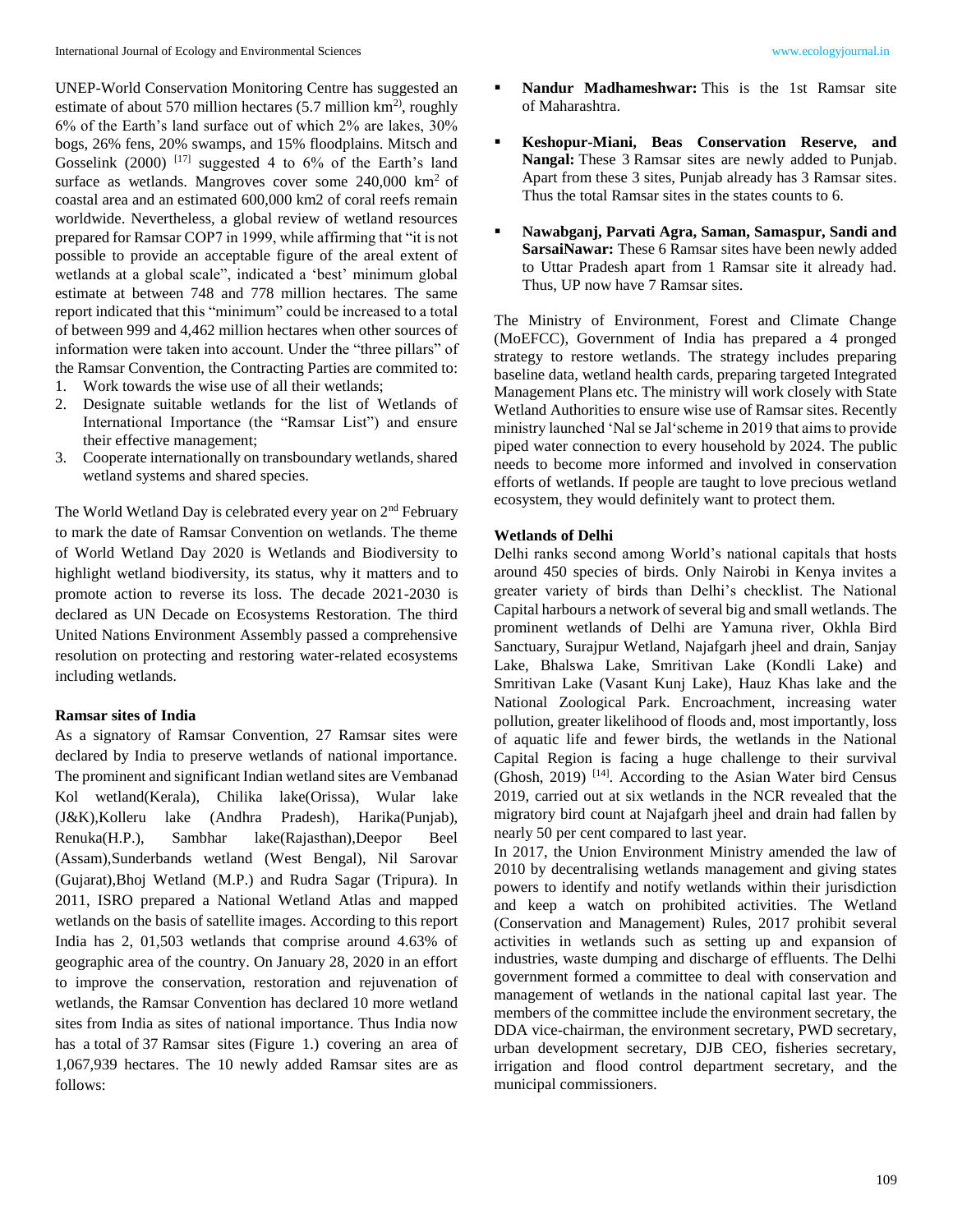

**Fig 1:** Map to show the location of Ramsar sites of India

#### **References**

- 1. www.ramsar.org.
- 2. PIB India (@ PIB\_ India) January 28, 2020.
- 3. Gopal B. Future of wetlands in tropical and subtropical Asia, specially in he face of climate change. Aquatic Sciences,2013:75:39-61.
- 4. Marois D, Mitsch W. Coastal protection from tsunamis and cyclones provided by mangrove wetland- a review. Int. J. Biodiverse Sci Ecosyst Service Manag,2015:11:70-82.
- 5. Price EPF, Spyreas G, Matthews JW. Wetland compensation and its impact on β-diversity.Ecol.Appl, 2019, 29(1).
- 6. Sun F, Carson RT. Coastal wetlands reduce property damage during tropical cyclones. Proc Natl Acad Sci. USA, 2020.
- 7. Socolar JB, Gilroy JJ, Kunin WE, Edwards DP. How should beta‐diversity inform biodiversity conservation? Trends in Ecology & Evolution,2016:31:67–80.
- 8. Verhoeven JT, Setter TL. Agricultural use of wetlands: opportunities and limitations. Ann. Bot,2010:105(1):155-63.
- 9. Cowardin LM, Carter V, Golet FC, LaRoe ET. Classification of wetlands and deepwater habitats of the United States.U.S.Department of the Interior, Fish and Wildlife Services, Washington,D.C.Jamestown, ND, 1979.
- 10. Zhang L, Wang MH, Hu J, Ho. A review of published wetland research, 1991–2008: Ecological engineering and ecosystem restoration. Ecol. Eng,2010:36:973–980.
- 11. Das Kangabam R, Govindaraju M. Anthropogenic activityinduced water quality degradation in the Loktak Lake, a Ramsar site at Indo-Burma Biodiversity Hotspot. Environ. Technol,2019:40(17):2232-2241.
- 12. Nicholls RJ. Coastal flooding and wetland loss in  $21<sup>st</sup>$ century: Changes under the SRES climate and socioeconomic scenario. Global Environmental Change, 2004:14(1):69-86.
- 13. Evers S, Yule CM, Pedfield R. Reilly PO, Varkkey H. Keep wetlands wet: the myth of sustainable development of tropical peat lands-implications for policies and management. Glob.Chang Biol,2017:23(2):534-549.
- 14. Ghosh S. Delhi wetlands at peril. The New Indian Expree, 2019.
- 15. Nag SK, Saha K, Bandopadhyay S, Ghosh A, Mukherjee M, Raut A, *et al*. Status of pesticide residues in water, sediments and fishes of Chilika Lake, India. Environ. Monit. Assess,2020:192(2):122.
- 16. Reis V, Hermoso V, Hemilton SK, Ward D, Fluet-Chouinard E, Lehner B, *et al*. A global assessment of Inland Wetland conservation status. Bioscience,2017:67(6):523-533.
- 17. Mitsch WJ, Gosselink JG. The value of wetlands: Importance of scale and landscape setting. Ecological Economics,2000:35(1):25-33.